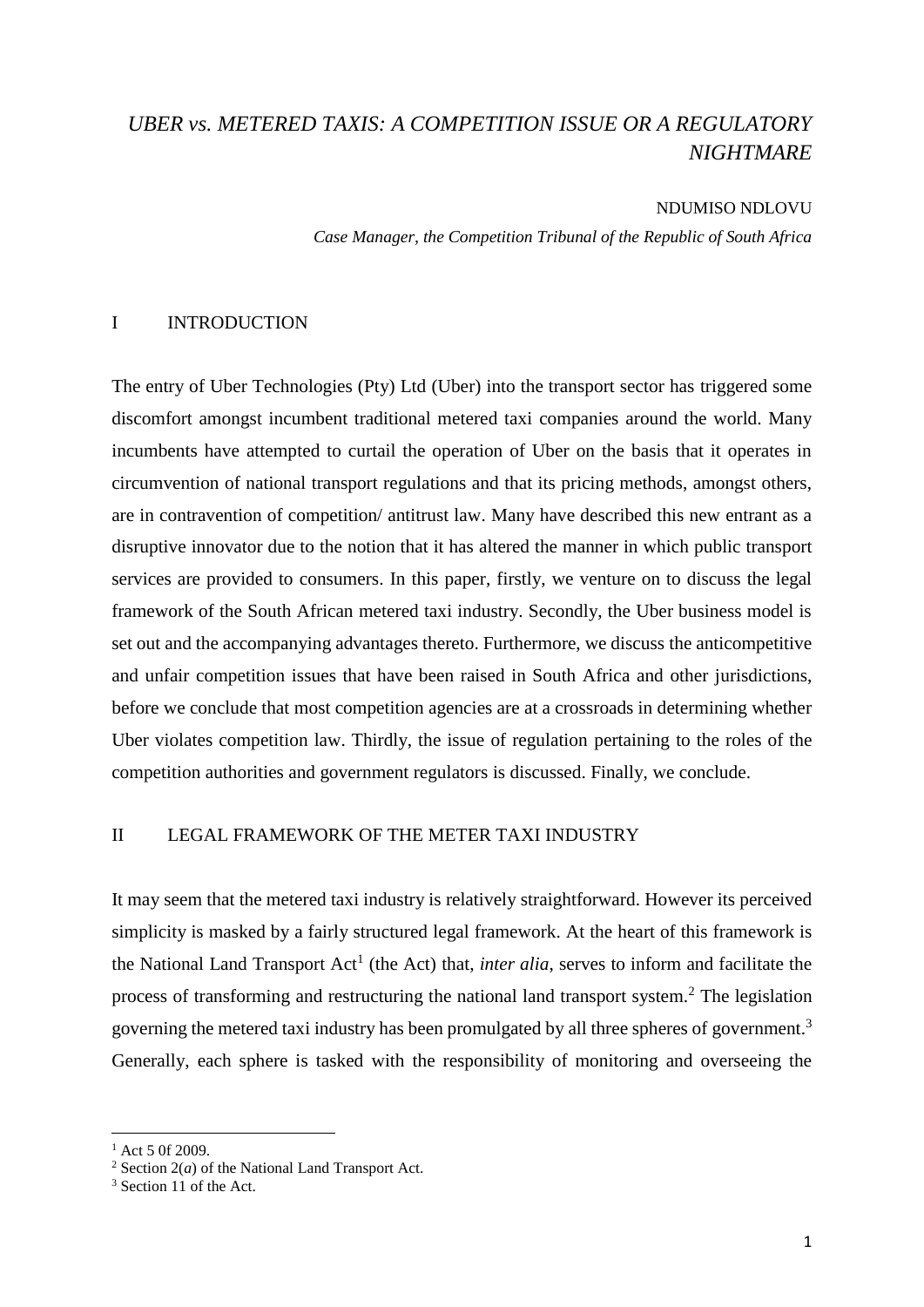transport system in so far as land transport activities are concerned.<sup>4</sup> A transport regulatory structure must be established by the authorised arm of government to ensure that each Province, or municipality discharges its functions in accordance and within the confines of the legislation. 5

Ultimately, the functions of all three spheres of government in relation to land transport regulation are interrelated. Some functions can be jointly exercised by one or more municipalities together with a Province in accordance with an agreement; however such powers may be subjected by the Constitution.<sup>6</sup>

## *(a)* Regulatory pillars

Metered taxi regulations centres on three fundamental aspects: the regulation of quantity (the number of motor vehicles which operate on the roads); the regulation of quality (ensuring that the required standards and measures are met and complied with by the driver); and the regulation of fares (the prices which can be charged).<sup>7</sup>

Quantity restrictions speak to the number of vehicles which can participate within the metered taxi services market. This element unequivocally aims to control the supply of vehicles within the market.<sup>8</sup> In other words, the regulators undertake to limit the number of vehicles that can enter the market through some form of licensing framework deployed to ensure that applicants meet a certain criteria, usually at the regulator's discretion.<sup>9</sup>

In order for one to compete vigorously, there exists a strong temptation to decrease costs and the level of services provided in effort to capture a larger portion of the market share. As such, quality standards must be observed not only to ensure the safety of passengers but, to guarantee the service provided meets the minimum quality standards.<sup>10</sup> These standards encompass those which apply to the driver – whether he/she is found to be fit and proper, and

<sup>&</sup>lt;sup>4</sup> Section  $11(1)(a)$  read with section  $20(1)$ ; section  $21(1)(a)$ ; section  $11(1)(a)$  read with section  $20(1)$ ; section  $21(1)(a)$ ; section  $11(1)(a)$  read with section  $20(1)$ ; section  $11(1)(b)$  read with section  $23(1)$ ; section  $24(1)(a)$  of the Act

<sup>&</sup>lt;sup>5</sup> Section 24(1)(*b*); Section 11(*c*); section 17 and 18(1) of the Act.

<sup>6</sup> Section 12 of the Act.

<sup>7</sup> OECD 'Taxi Services: Competition and Regulation' Roundtable (2007) at 19, available at http://www.oecd.org/regreform/sectors/41472612.pdf, accessed on 2 May 2017. Also see City of Cape Town's Transport Authority 'Meter Taxi Rationalization Strategy Report' (2014) at 25, available at http://www.tct.gov.za/docs/categories/1403/Metered Taxi Rationalisation Strategy 1.pdf, accessed 16 April 2017. Also see D Geradin 'Should Uber be Allowed to Compete in Europe? And if so How?' *Competition Policy International* (2015) at 4, available at [https://www.competitionpolicyinternational.com/assets/Europe-Column-](https://www.competitionpolicyinternational.com/assets/Europe-Column-New-Format.pdf)[New-Format.pdf,](https://www.competitionpolicyinternational.com/assets/Europe-Column-New-Format.pdf) accessed 1 March 2017.

<sup>8</sup> Metered Taxi Rationalization Strategy ibid at 26.

<sup>&</sup>lt;sup>9</sup> Ibid.

<sup>10</sup> OECD op cit note 7 at 20.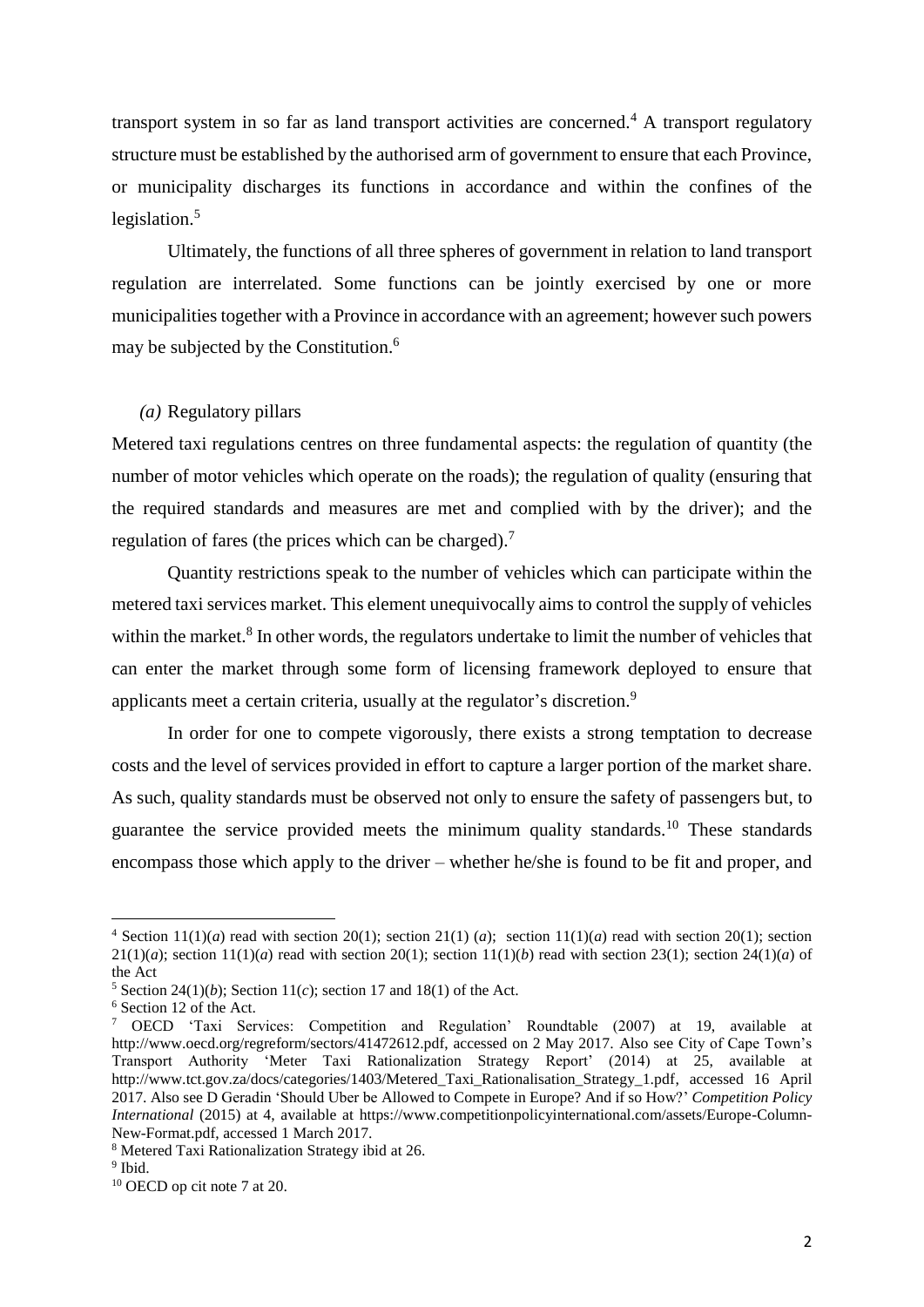whether the quality of the vehicle meets the mandatory standards.  $11$  It follows that all mandatory standards should be applied against an objective criteria upon an equal assessment to ensure consistency and transparency when conducting such an inquiry.

Pricing information should be made easily accessible to customers. The regulation of taxi fares can take various forms of maximum, minimum or a fixed charge per kilometre and may also depend on the time or distance travelled.<sup>12</sup> The existence of such regulation will limit the incumbent firms from charging a monopoly price they wouldn't otherwise charge in a competitive market.<sup>13</sup>

#### III UBER: A DISTRUPTIVE BUSINESS MODEL

#### *(a)* Disruptive innovators

Disruptive innovators introduce unpredictable and drastic changes in the market which inevitably affects the manner in which incumbent firms compete. Such innovators have a tendency of obliterating market shares of incumbent firms. Theoretically, they possess the ability to completely alter the competitive climate within a market.<sup>14</sup> Apart from the above, disruptive innovators also introduce new business models, products or manufacturing processes. These completely enhance the manner in which these products are produced, appear and are provided to consumers.<sup>15</sup> A key characteristic of disruptive innovators is the ability to engage a particular market and identify areas where costs can be ameliorated thus abolishing any inefficiencies associated with the provision of particular products or services. <sup>16</sup> The introduction of Uber into the South African metered taxi industry in early 2013 is case in point.

#### *(b)* Uber Business Model

Uber is an online-based mobile transport application (app) that allows users to connect with drivers in order to request a trip to a desired destination. How it operates, is that users select a location from where they can be picked up, and the app then sends a request notification to a driver located in the nearest vicinity of that pick-up site. In addition, users have an option to choose a class of vehicle that they prefer to travel in, whether an UberX, UberBlack or an

<sup>&</sup>lt;sup>11</sup> See Regulation 14(3) of the National Land Transportation Regulations, 17 December 2009. Also see OECD op cit note 7 at 20.

<sup>&</sup>lt;sup>12</sup> Metered Taxi Rationalization Strategy op cit note 7 at 27.

 $13$  OECD op cit note 7 at 20.

 $14$  Ibid at 2.

 $15$  Ibid.

 $16$  Ibid at 7.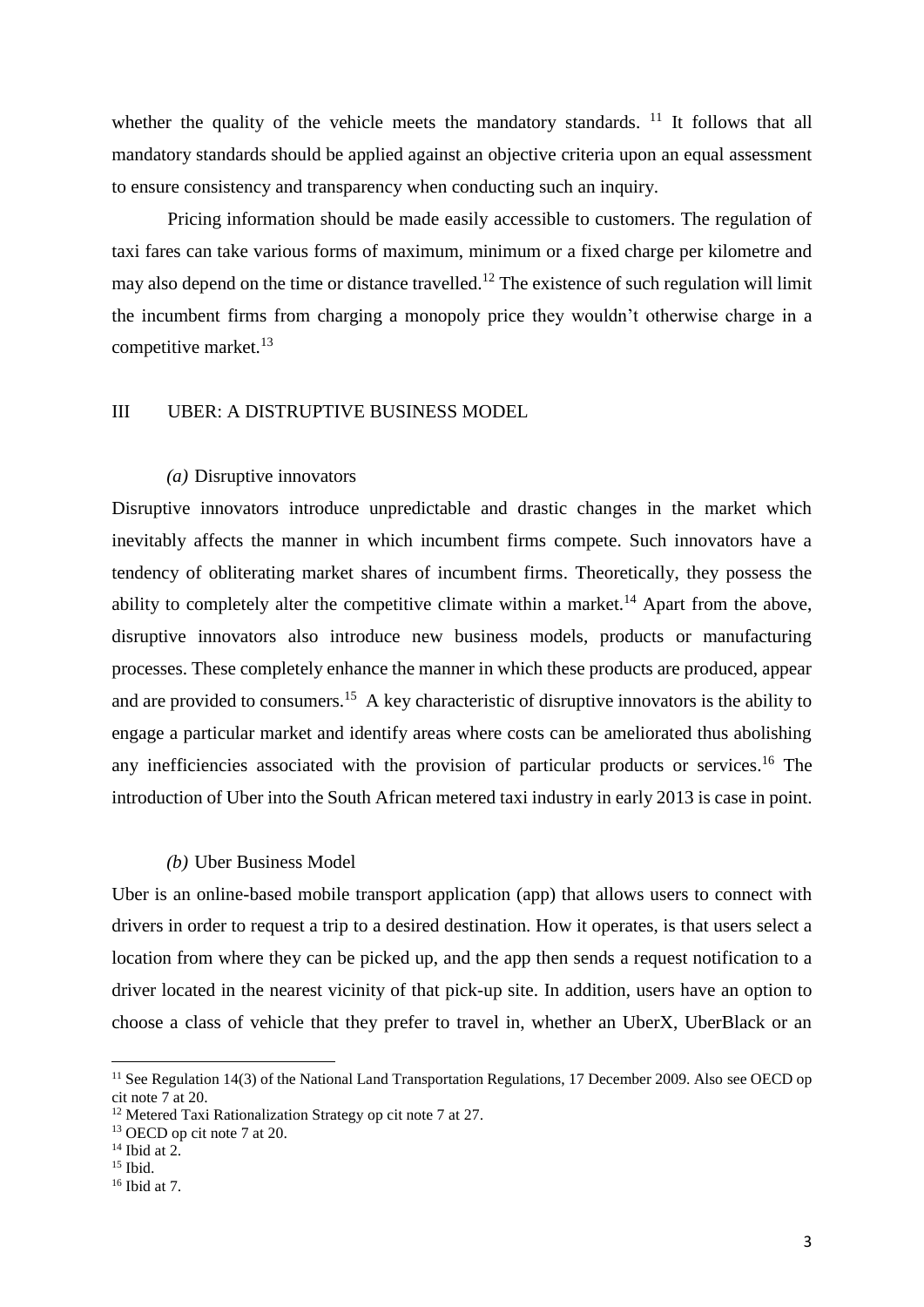UberVan – the latter catering for a party of more than four persons per single trip. Each class of car comprises of a different fare rate.<sup>17</sup> Once the driver accepts the request notification, the app displays the name of the driver, the type of car and the registration number plate. Conveniently, the app gives users the driver's whereabouts, estimated time of arrival and progression to the pick-up site, which can be tracked through the app's built-in GPS system. Upon completion of the trip, users can either pay in cash (which was recently introduced) or use the cashless payment method by loading credit/debit card details upon activating ones Uber account. Thereafter, users are given the option of rating the services of their driver through a five star rating system. In turn, drivers are also capable of rating users. These ratings are visible on each user's profile upon requesting a trip, and are also visible on the driver's profile upon accepting a requested trip.

From the outset, Uber's business model clutches at convenience and certainty, of which there is a large deficit in the traditional meter-taxi industry. Instead of attempting to find the contact details of a metered taxi service or calling one without the certainty of its arrival or availability, Uber certainly grants users a transport system that is more predictable, certain and transparent.

Apart from the above, Uber grants its users numerous advantages, chief amongst them being the user-friendly interface which permits users to freely order their preferred vehicles within a reduced time frame, thus decreasing associated transaction costs.<sup>18</sup> Secondly, and arguably the most recognised advantage, is the pricing of trips which are immensely lower than traditional metered taxis.<sup>19</sup> Uber's pricing mechanism comprises of time and distance factors which is entirely determined by Uber. A study in South Africa revealed that in fact, Uber charges significantly lower fares than regular metered taxis, whose premiums peak at 265% higher than Uber's services.<sup>20</sup> This is indicative that consumers of metered taxis services would most likely switch to a more affordable mode of transportation. The pricing advantages are, however, not completely isolated from the quality and certainty advantages of using the app. Cumulatively, these factors would motivate customers to switch from the regular metered taxi

<sup>&</sup>lt;sup>17</sup> Essentially, UberX is the general entry level car type which is widely utilized by most users. UberBlack comprises of a number of luxury cars, which translates in a higher price per kilometer travelled. UberVan caters for larger travelling groups and also demands a slightly higher price than UberBlack.

<sup>18</sup> Geradin op cit note 7 at 5.

<sup>19</sup> G Petropoulos 'Courts should regulate Uber, not ban it' *London School of Economics Business Review* (2016) available at, [http://blogs.lse.ac.uk/businessreview/2016/03/03/courts-should-regulate-uber-not-ban-it/,](http://blogs.lse.ac.uk/businessreview/2016/03/03/courts-should-regulate-uber-not-ban-it/) accessed 5 April 2017.

<sup>&</sup>lt;sup>20</sup> SC Dube 'Uber: a game-changer in passenger transport in South Africa? *CCRED* (2015) available at, [http://www.competition.org.za/review/2015/11/22/uber-a-game-changer-in-passenger-transport-in-south-africa,](http://www.competition.org.za/review/2015/11/22/uber-a-game-changer-in-passenger-transport-in-south-africa) accessed 25 March 2017.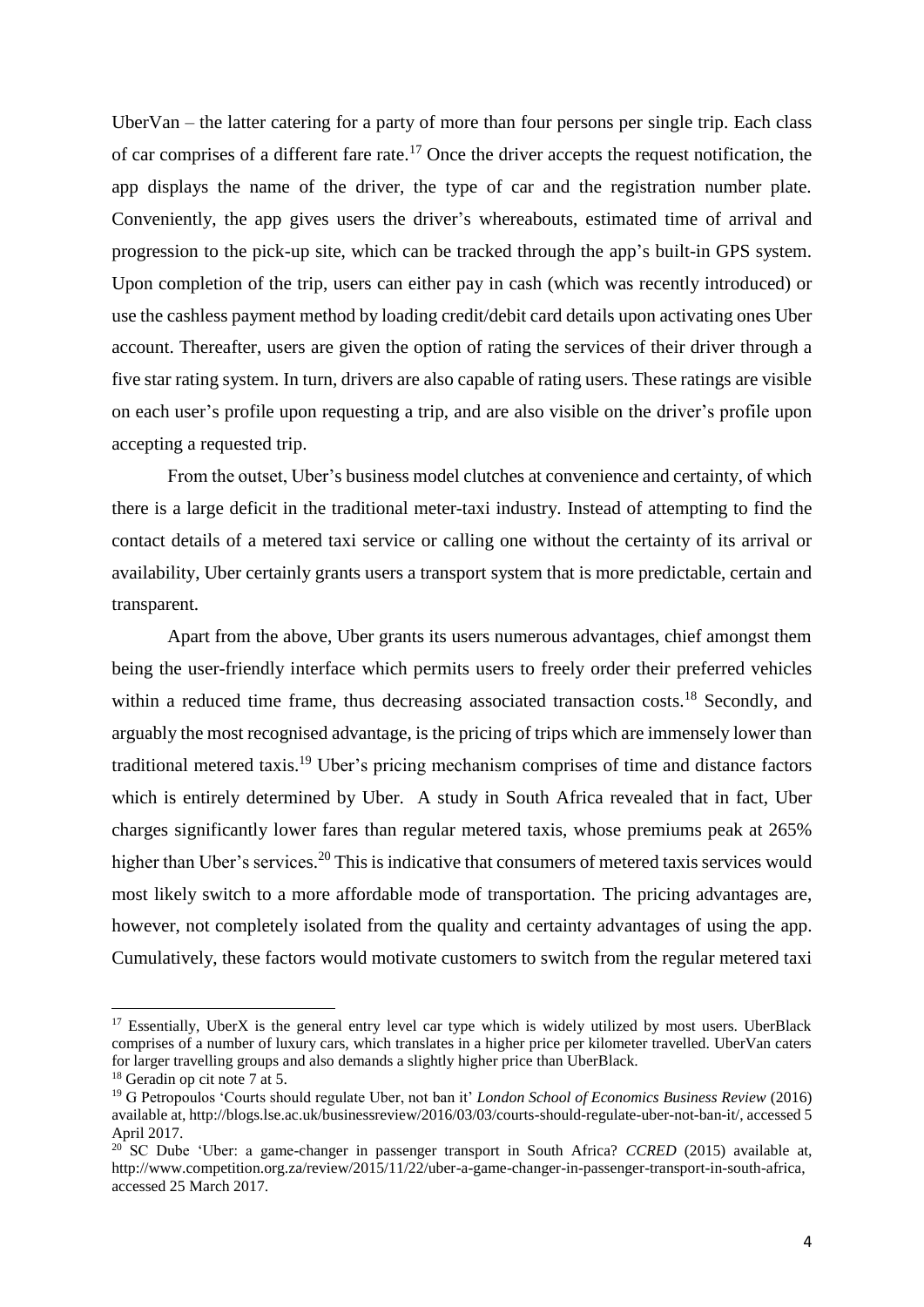services to Uber. Thirdly, the app primarily allows for electronic payment through the use of credit/debit card facilities which reduces the apprehension associated with carrying cash. These vary from whether one has enough cash or whether one is carrying the accurate amount needed in case the driver does not have change. Lastly, the ability to rate the driver's service through the five star rating system ensures that mandatory quality standards are upheld and that the driver's reputation is maintained.<sup>21</sup>

In view of the above, it is fairly evident that the introduction of Uber into the metered taxi industry provides an alternative, and certainly a more convenient means of travelling. Its user friendly features are attractive to consumers and are time saving. Not only are prices relative to traditional metered taxis far cheaper, Uber allows for users to select a category of vehicles where they may assess the fares charged for that vehicle type. It goes without saying that Uber's business model is reasonably transparent, which is attractive to consumers.

#### *(c)* Anti-competitiveness and Unfair Competition

Uber's entrance into the metered taxi market has sparked wide-spread conflicts in many jurisdictions around the world. Violence has ensued between Uber and drivers of metered taxis, putting the former's lives and livelihood at acute risk. Uber has indeed confronted a number of regulatory issues in all three major South African cities in which it operates, and some provincial authorities have taken action. In 2015, Cape Town officials impounded over 200 Uber cars as they were not appropriately registered for metered taxi licenses from the Western Cape's Department of Transport.<sup>22</sup> Violence has quickly become the order of the day in Johannesburg<sup>23</sup> and Pretoria<sup>24</sup> as multiple Uber drivers are being brutally attacked by metered taxis drivers as their hostility and rage towards the online based operator escalates. Some metered taxi drivers claim that they have indeed appealed to the transport authorities about Uber's alleged illegal activity however, their appeals remain unanswered.<sup>25</sup>

 $\overline{a}$ 

 $21$  Geradin op cit note 7 at 5.

<sup>22</sup> G van Zyl 'Cape Town impounds over 200 Uber cars in 2015' *Fin24* (2015) available at, [http://www.fin24.com/Tech/News/Cape-Town-impounds-over-200-Uber-cars-in-2015-20150630,](http://www.fin24.com/Tech/News/Cape-Town-impounds-over-200-Uber-cars-in-2015-20150630) accessed 3 June 2017.

<sup>23</sup> See further LM Khoza (ed) 'Police to monitor Sandton area following fresh attacks on Uber operators' *EWN* (2017) available at, [http://ewn.co.za/2017/04/23/police-to-monitor-sandton-area-following-fresh-attacks-on](http://ewn.co.za/2017/04/23/police-to-monitor-sandton-area-following-fresh-attacks-on-uber-operators)[uber-operators,](http://ewn.co.za/2017/04/23/police-to-monitor-sandton-area-following-fresh-attacks-on-uber-operators) accessed 5 May 2017.

<sup>&</sup>lt;sup>24</sup> See further T Melville 'Uber driver suffers burns when car is set alight, now fighting for his life in hospital' *Timeslive* (2017) available at [https://www.timeslive.co.za/news/south-africa/2017-06-13-uber-driver-suffers](https://www.timeslive.co.za/news/south-africa/2017-06-13-uber-driver-suffers-burns-when-car-is-set-alight-now-fighting-for-his-life-in-hospital/)[burns-when-car-is-set-alight-now-fighting-for-his-life-in-hospital/,](https://www.timeslive.co.za/news/south-africa/2017-06-13-uber-driver-suffers-burns-when-car-is-set-alight-now-fighting-for-his-life-in-hospital/) accessed 28 June 2017.

<sup>25</sup> L Tandwa 'Uber is killing us – protesting metered taxi driver' *News24* (2017), available at [http://www.news24.com/SouthAfrica/News/uber-is-killing-us-protesting-metered-taxi-driver-20170310,](http://www.news24.com/SouthAfrica/News/uber-is-killing-us-protesting-metered-taxi-driver-20170310) accessed 10 April 2017.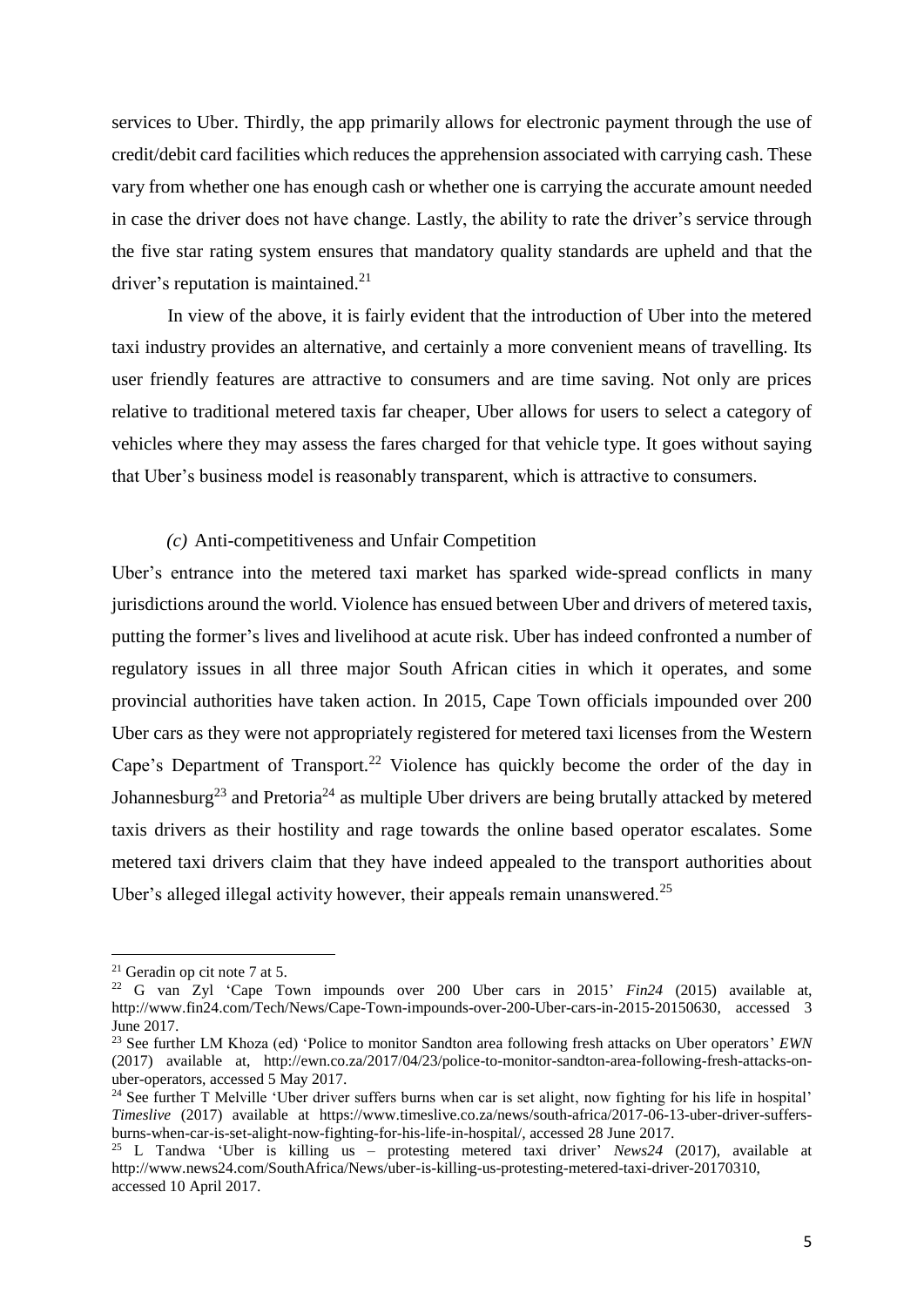What has been gathered from a wide spectrum of news reports and issued statements from government,<sup>26</sup> is the patently clear view that Uber has caused immense disruption in the metered taxi industry and has swiftly triggered incumbents to retaliate in various lawful and unlawful ways. In 2016, the Competition Commission of South Africa (the Commission) received a complaint filed by the Meter Taxi Industry against Uber, alleging, *inter alia*, that the latter operates unfairly as it does not comply with the mandatory licensing public transport regulations. Furthermore, the allegations eluded to the idea that Uber also engages in predatory pricing (charging prices below costs). Upon concluding its investigation, the Commission took the view that the allegations advanced by the complainant did not contravene the Competition Act.  $27$  The nature of the above complaints and the subsequent findings by the Commission are by no means unique to South Africa, seeing that similar trends can be identified in a number of jurisdictions.

In Uruguay for instance, the Uruguayan Antirust Commission found against the Taxi Owners Union allegations. It found that Uber's business model is not anticompetitive in nature and therefore does not infringe on any laws or regulations falling under the Uruguayan Antitrust Commission's jurisdiction.<sup>28</sup>

In India, Uber was accused by an incumbent metered taxi operator, Meru Cabs, for engaging in predatory pricing and abusing its dominant position in the market.<sup>29</sup> When answering to these allegations, Uber was of the view, and correctly so, that it does not occupy a dominant position in the metered taxi market, unlike Microsoft in its respective market and line of business.<sup>30</sup> It is truly incomprehensible and rather inexplicable how a new entrant (presumably with a low market share) in a regulated market, and with a fair number of players can be said to be dominant. Nonetheless, the Competition Commission of India (CCI) is yet to make a finding.

<sup>26</sup> Media Statement 'Gauteng Transport on Uber's competitive threat to metered taxis' *South African Government* (2015) available at, [http://www.gov.za/speeches/gauteng-mec-roads-and-transport-uber-mt-statement-10-jul-](http://www.gov.za/speeches/gauteng-mec-roads-and-transport-uber-mt-statement-10-jul-2015-0000)[2015-0000,](http://www.gov.za/speeches/gauteng-mec-roads-and-transport-uber-mt-statement-10-jul-2015-0000) accessed 29 June 2017; See also Media Statement 'Parliament on Uber transport' *South African Government* (2016), available at [http://www.gov.za/speeches/transport-committee-concerned-conflicts-where](http://www.gov.za/speeches/transport-committee-concerned-conflicts-where-uber-operates-6-jun-2016-0000)[uber-operates-6-jun-2016-0000,](http://www.gov.za/speeches/transport-committee-concerned-conflicts-where-uber-operates-6-jun-2016-0000) accessed 29 June 2017.

<sup>27</sup> Media Statement 'Statements on the decisions of the Competition Commission' *Competition Commission* (2016), available at [http://www.compcom.co.za/wp-content/uploads/2016/01/Commission-Statement-20-](http://www.compcom.co.za/wp-content/uploads/2016/01/Commission-Statement-20-October-2016-Final.pdf) [October-2016-Final.pdf,](http://www.compcom.co.za/wp-content/uploads/2016/01/Commission-Statement-20-October-2016-Final.pdf) accessed 1 June 2017.bIn accordance with the Competition Act, the Meter Taxi Industry was afforded 20 business days to refer its complaint to the Competition Tribunal however, it did not exercise its right to do so.

<sup>28</sup> See CPI 'Uruguay: Huge Anti-Trust Win for Uber' *CPI* (2016), available at [https://www.competitionpolicyinternational.com/uruguay-huge-antitrust-win-for-uber/,](https://www.competitionpolicyinternational.com/uruguay-huge-antitrust-win-for-uber/) accessed 4 May 2017. <sup>29</sup> See S Rautray 'Uber denies charged of abuse of dominance position' Economic Times (2017), available at [http://economictimes.indiatimes.com/small-biz/startups/uber-denies-merus-charges-of-abuse-of-dominant-](http://economictimes.indiatimes.com/small-biz/startups/uber-denies-merus-charges-of-abuse-of-dominant-position/articleshow/57424607.cms)

[position/articleshow/57424607.cms,](http://economictimes.indiatimes.com/small-biz/startups/uber-denies-merus-charges-of-abuse-of-dominant-position/articleshow/57424607.cms) accessed on 18 April 2017.

 $30$  Ibid.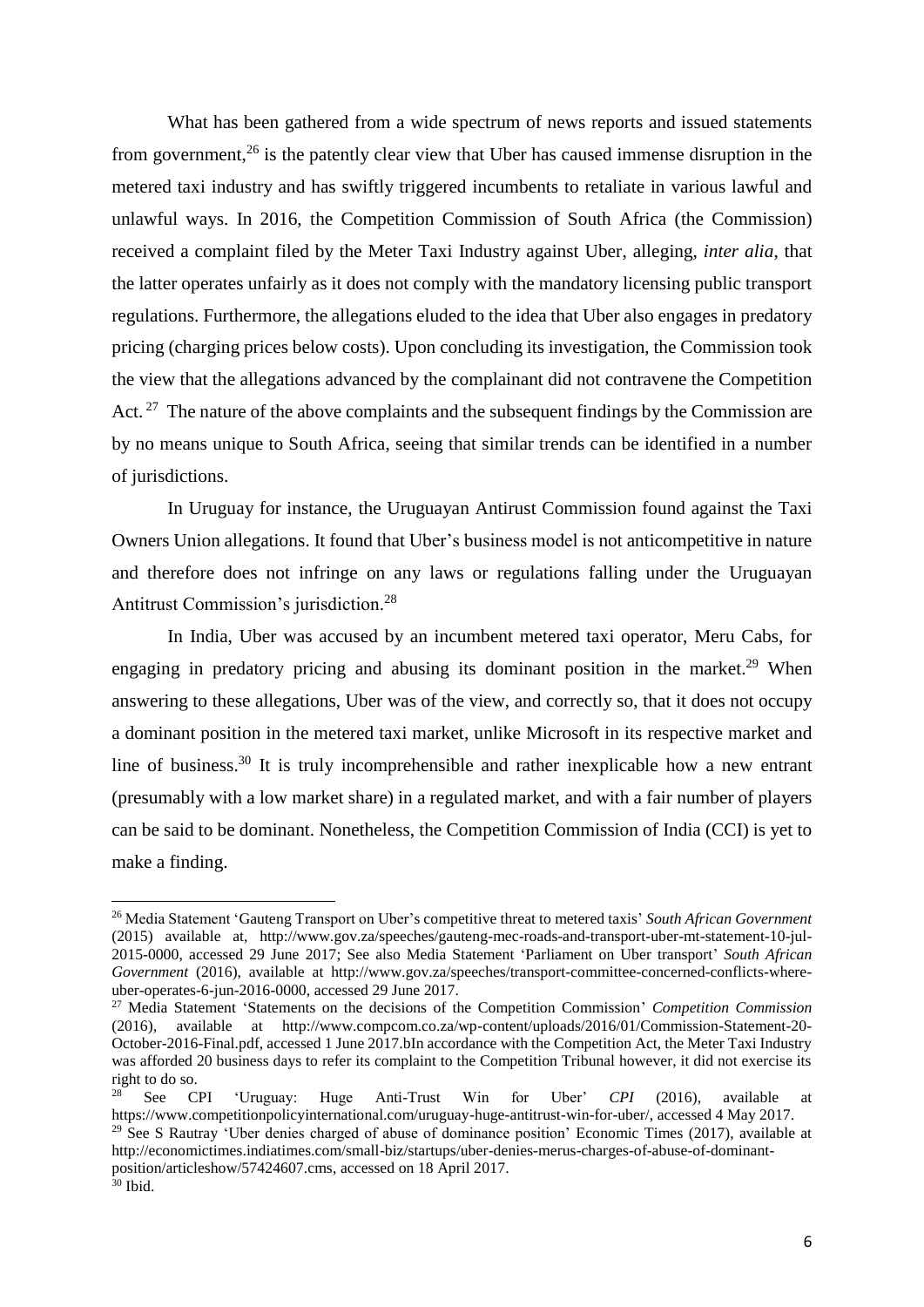Despite the above findings, Uber has not had much luck in defending allegations of anticompetitive conduct in numerous Member States of the EU,<sup>31</sup> the USA,<sup>32</sup> Argentina,<sup>33</sup> and South Korea.<sup>34</sup> In the United States particularly, Uber's pricing algorithm has raised antitrust concerns. The foundation on which these concerns arise is that the pricing algorithm precludes drivers from setting their own respective prices. Drivers are therefore compelled to accept an imposed single pricing structure set by Uber. It is alleged that this conduct amounts to price fixing, which violates the Sherman Act. This allegation was in part advanced by one Mr Spencer Mayer in the case of *Meyer v Kalanick*.<sup>35</sup> Therein, Mr Spencer further alleged that because of the pricing algorithm, drivers are not acting independently and thus implicitly agree to participate in a conspiracy amongst themselves as they assent to the terms of Uber's agreement. Despite Uber's arguments to the contrary, the District Court found in favour of Mr Meyer because he advanced a case that plausibly alleges a conspiracy by drivers to reach an agreement to Uber's pricing algorithm, thus benefiting from reduced price competition.<sup>36</sup> The Court further equated such conduct to that of a 'hub and spoke' agreement.<sup>37</sup>

In totality, it would seem that a multitude of cases launched against Uber are grounded either on allegations of price fixing, abuse of dominance or predatory pricing. The latter conduct is rather cumbersome to prove for the reason that a mere allegation of a firm charging too low a price will not suffice.<sup>38</sup> To only perceive Uber's business model as one that aims to decrease prices in effort to drive out metered taxis out the market simply ignores the presence of new competitors such as Lyft, Taxify or Zebra cabs on the online-based transportation platform.

<sup>31</sup> Advocate General's Opinion in Case C-434/15. *Asociación Profesional Elite Taxi v* Uber *Systems Spain, SL*.

<sup>32</sup> C Said 'US: Flywheel Taxi sues Uber for Antitrust violations' *SF Gate* (2016), available at, [http://www.sfgate.com/business/article/Flywheel-Taxi-sues-Uber-for-antitrust-violations-10488784.php,](http://www.sfgate.com/business/article/Flywheel-Taxi-sues-Uber-for-antitrust-violations-10488784.php) accessed 5 June 2017.

<sup>33</sup> H Bronstein 'Argentina judge orders Uber blocked, declines detention' *Reuters* (2017), available at [http://www.reuters.com/article/us-argentina-uber-tech-idUSKBN15E25J,](http://www.reuters.com/article/us-argentina-uber-tech-idUSKBN15E25J) accessed 12 June 2017.

<sup>&</sup>lt;sup>34</sup> 'South Korea rejects Uber proposal, vows crackdown' Fin24tech (2015), available at, <http://za.b2.mk/news/?newsid=L8m> accessed 9 June 2017.

<sup>35</sup> 2016 WL 4073071 (S.D.N.Y. July 29, 2016). <sup>36</sup> Ibid at 13.

<sup>37</sup> Ibid at 12.

<sup>38</sup> See Said op cit note 32.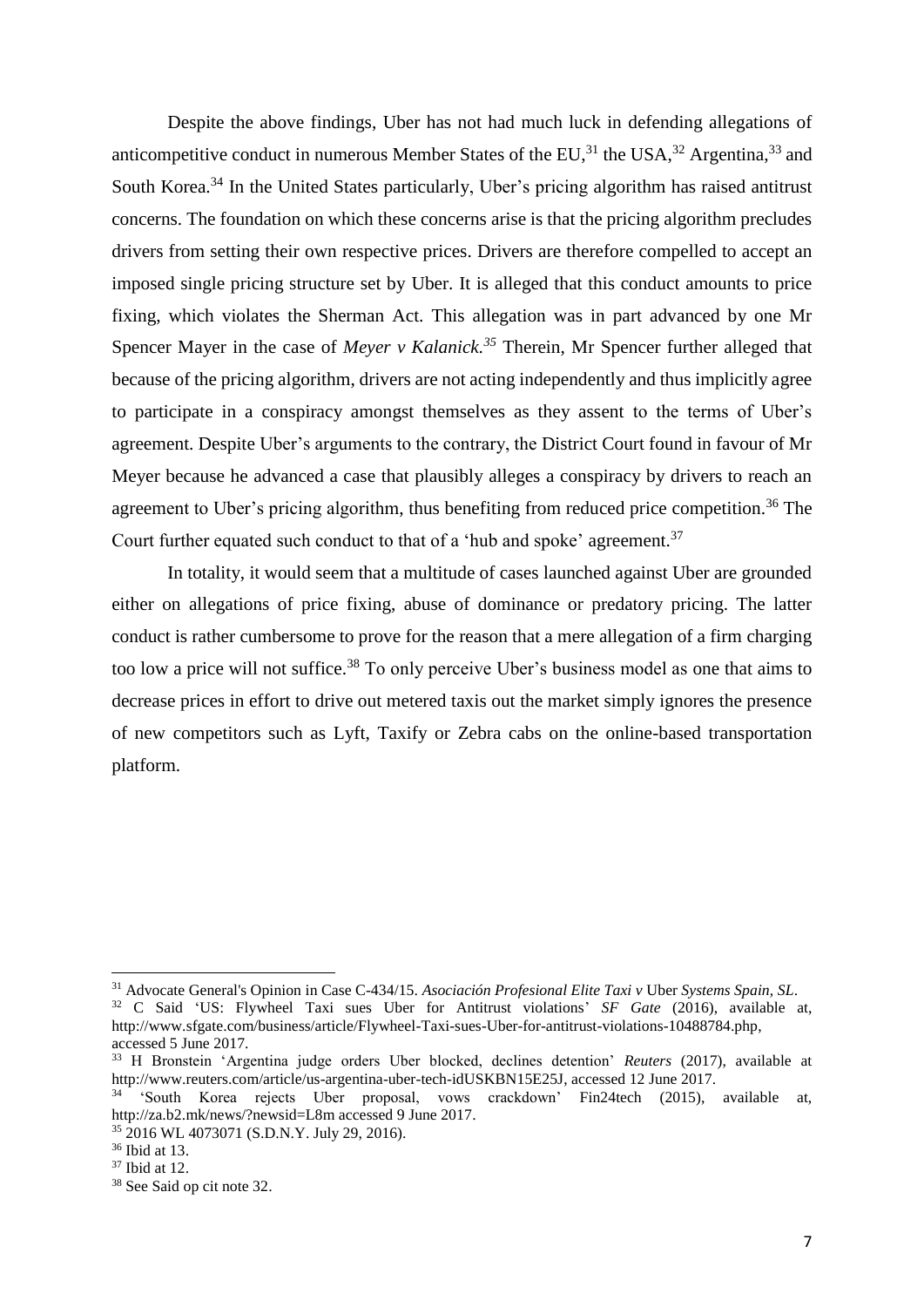#### IV REGULATORY SOLUTION: WHERE TO FROM HERE?

#### *(a)* The role of competition agencies?

On one hand, it is no secret that Uber faces a copious amount of regulatory challenges in many jurisdictions. On the other hand, it is fairly understood and generally accepted that disruptive innovators such as Uber are crucial to competition as they potentially drive growth within an industry.<sup>39</sup> Since allegations of potential anticompetitive conduct have been raised and rejected by some competition authorities, what exactly is the role of competition agencies in this debacle?

Well, to truly understand the effects of innovation within a market, a thorough investigation by the competition agencies into the effects of such innovative products on consumers and competitors at all levels of the supply chain must be undertaken. It would therefore be within the competency of the competition agencies, ideally the Commission, to carry out a market inquiry into the land transportation industry. This would allow the competition authorities, ideally the Commission, to obtain a detailed and informed idea of how the market has been affected by the entrance of Uber. The above approach is pragmatic, and a rather substantial task that requires extensive research and a great deal of time. As attractive as market inquiries are, they need not be the sole solution.<sup>40</sup> Advocacy for raising better awareness on the potential effects of denying or allowing Uber to operate is an option which the Commission can explore. An approach whereby the competition agencies purely seek to enforce anticompetitive restrictions and regulations is undoubtedly to the detriment of firms that aim to innovatively disrupt the status *quo*. Such an approach will harm the interest of consumers.<sup>41</sup> In the same vain, competition agencies must be seen to interject when certain regulations are imposed that could potentially cause harm to competition.<sup>42</sup> In summation, competition agencies must play an active role in thoroughly investigating allegations raised by incumbents. However, these allegations may be self-serving and must be observed with a great deal of caution. Creating awareness on issues surrounding disruptive innovation through

<sup>&</sup>lt;sup>39</sup> HF Wei 'Does Disruptive Innovation "Disrupt" Competition Law Enforcement? – The Review and Reflection'  $(2016)$  at 11, available at 11, available at  $(2016)$ https://www.google.com/url?sa=t&rct=j&q=&esrc=s&source=web&cd=4&cad=rja&uact=8&ved=0ahUKEwiV taGl-

eXUAhVCxxQKHQWRCmUQFgg1MAM&url=http%3A%2F%2Ftweb.cjcu.edu.tw%2Fconference\_abstract%  $2F2016$  07 01 11 47 01.222.docx&usg=AFQjCNHcahurPO7pNloFn7wVYvBCyIHbrQ , accessed 19 June 2017.

<sup>40</sup> Ibid.

 $41$  Ibid.

 $42$  Ibid.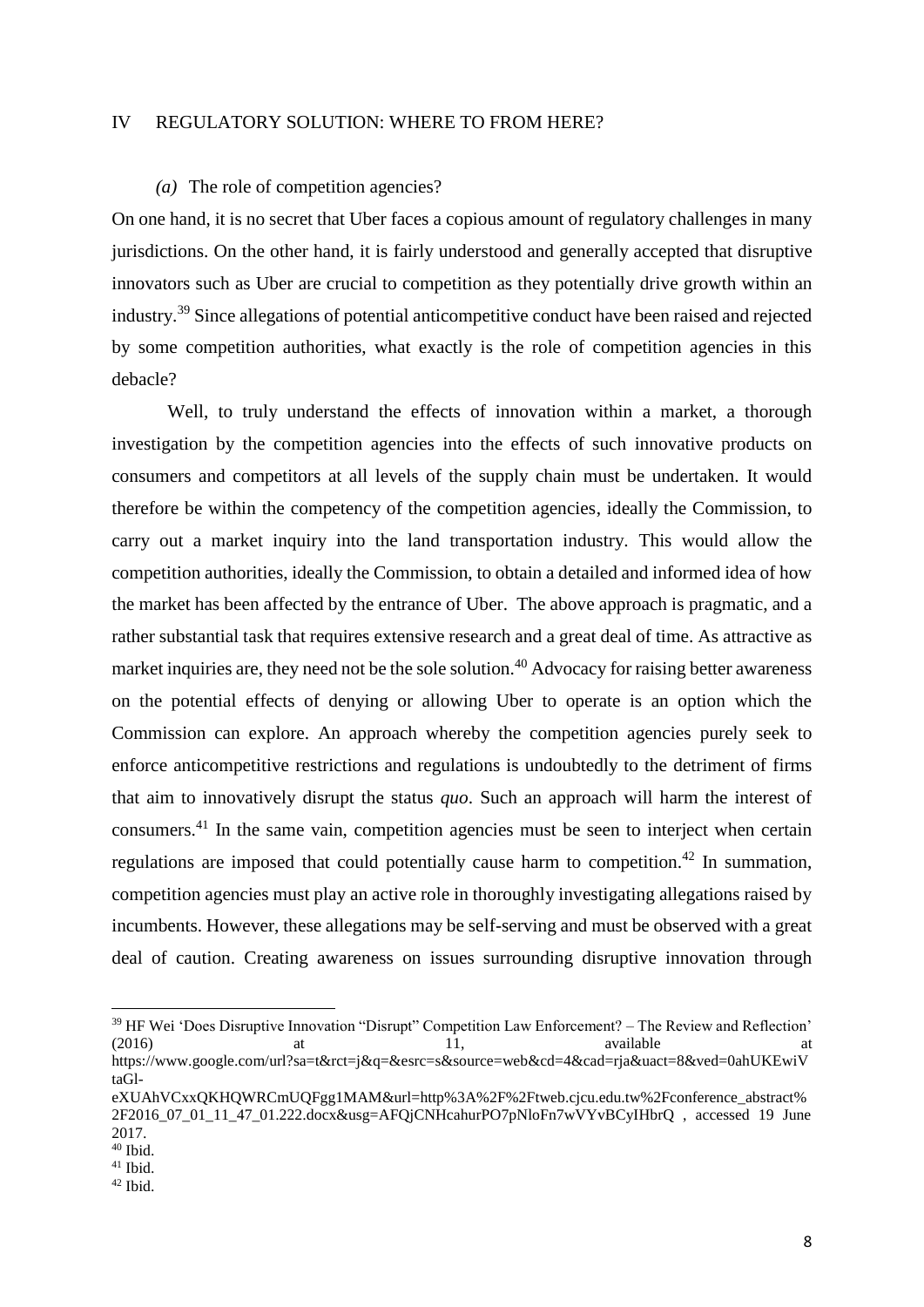advocacy is not only for the benefit of competition authorities but also for the benefit of consumers.

In other jurisdictions, competition agencies have engaged the legislature directly. The Antitrust Commission of Uruguay has approached Congress directly and presented nonbinding recommendations. These recommendations seek pro-competitive regulation in various regulatory frameworks that intercept with the metered taxi industry. They further aim to ensure fair and equal treatment of all interested parties and that regulations do not impede the development of innovative business models such as Uber.<sup>43</sup>

## *(b)* The role of regulators

The South African transport regulatory authorities did not anticipate nor foresee the advent of an online-based transportation platform such as Uber to enter the transport industry. The regulatory response to Uber's entrance into the market has been glacial and following the increased ferocity against it, transport regulators are faced with a difficult task which is becoming less easy to manage. Well, where to from here? The solution is not an outright ban on Uber. Rather, it should be regulated. This is a fate Uber cannot escape. The EU, it seems, is headed towards this direction. The non-binding opinion of the Advocate General in a case which has been brought before the European Court of Justice, states that Uber's operations should be classified as a service in the field of transport. Uber's operations would then fall within the scope of shared competence of the European Union and the Member States.<sup>44</sup> Should the ECJ's decision lean towards the opinion of the Advocate General, it is most likely that Uber will be subjected to each Member States transportation services regulatory framework. Whether the ECJ's decision will fundamentally change the manner in which Uber operates in each Member State is yet to be seen given the dissimilar approaches followed by each Member State.

Even though it might seem as if Uber has been able to totally circumvent transport regulations, they have however, been forced to comply with transport regulation in a rather piecemeal fashion. Be that as it may, the national government, amongst its many other endeavours, has chosen to take action. In response to the issues that Uber raises, the National Land Transport Amendment Bill<sup>45</sup> ("the Amendment Bill") aims to amend certain provisions of the Act to include electronic hailing (e-hailing) apps (i.e. online based transport apps) or

<sup>43</sup> CPI op cit note 28.

<sup>44</sup> Opinion of Advocate General op cit note 31 para 71 ff.

 $45$  Amendment Bill [B7-2016].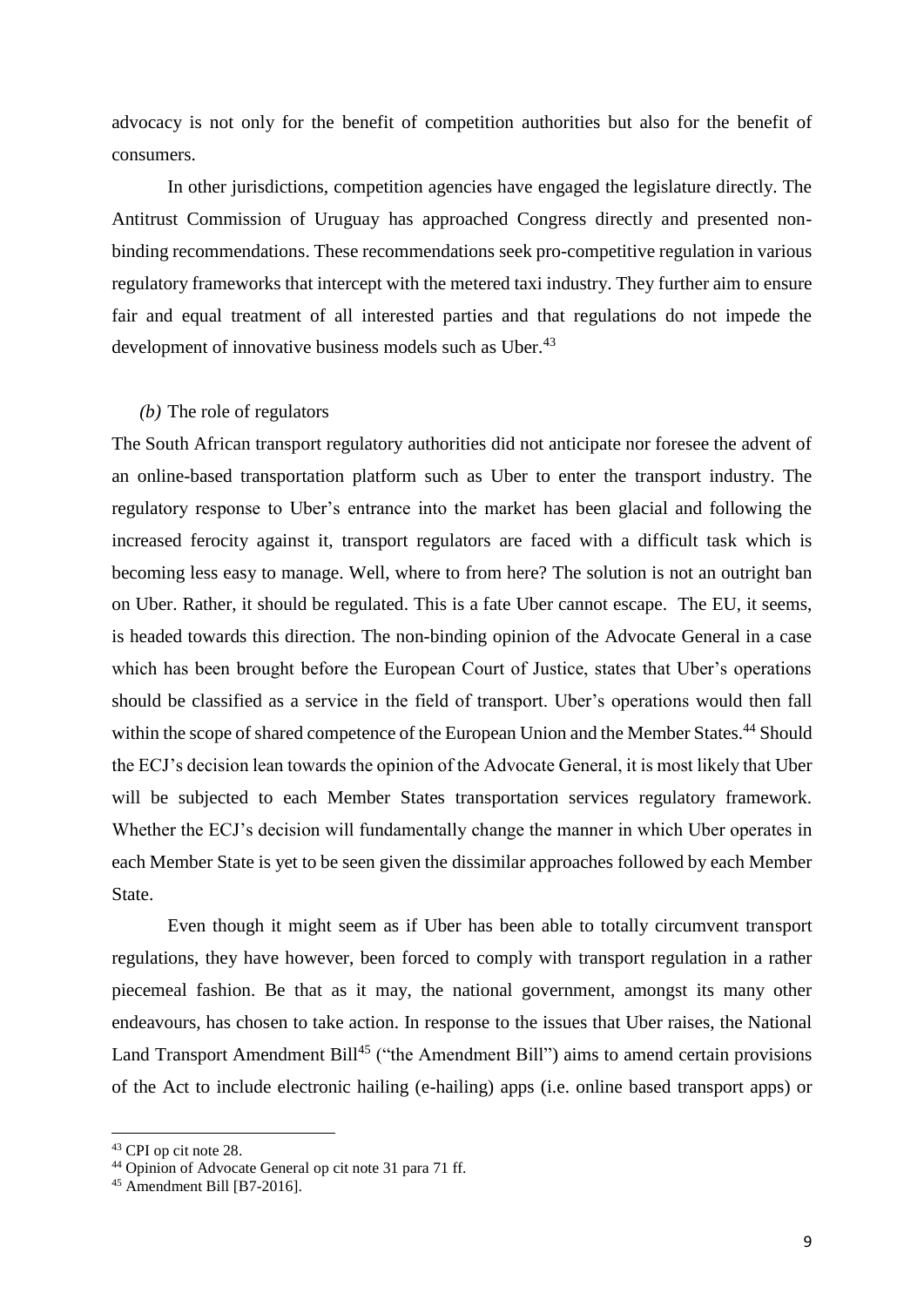similar technologies under the definition of metered taxi services. Effectively, Uber shall be subjected to identical licensing and regulatory requirements as metered taxis.<sup>46</sup> Should any metered taxi vehicle operate without an operating licence<sup>47</sup>, the driver of such vehicle commits an offence, and if convicted, he or she may attract a term of imprisonment not exceeding two years, or a fine not exceeding R100 000.<sup>48</sup>

As to when the Amendment Bill shall be promulgated, it is uncertain. It further remains unclear what shall be the consequences of Uber operators whom do not possess the required operating licence under the Amendment Act. Will they cease taxi operations until such licenses are obtained? Or will a moratorium on certain provisions of the Amendment Act be imposed to allow much needed time for Uber operators to obtain the required licences?

## V CONCLUSION

Although it is generally understood that disruptive innovation is essential for growth, it is also imperative that regulatory frameworks within various industries should not unjustifiably curtail disruptive entrants. Innovation should be the catalyst for development and push incumbents to innovate. The display of violent and destructive behaviour should not be tolerated and must be punished accordingly. In an ever changing digital economy, it is important for competition agencies and regulators to react swiftly in efforts to ameliorate any adverse effects or complications that may arise due to the inadequacy of regulations to cater for new technologies. I believe Uber and other online based mobile transportation platforms have an important role to play in the metered taxi industry. To supress or completely shun them out would be a grave disadvantage to innovation, competition and growth.

<sup>&</sup>lt;sup>46</sup> See further section  $1(d)$  and section 38  $(c)$  of the Amendment Bill.

<sup>47</sup> Section 50 of the Act.

<sup>&</sup>lt;sup>48</sup> Section  $90(2)(a)$  of the Act.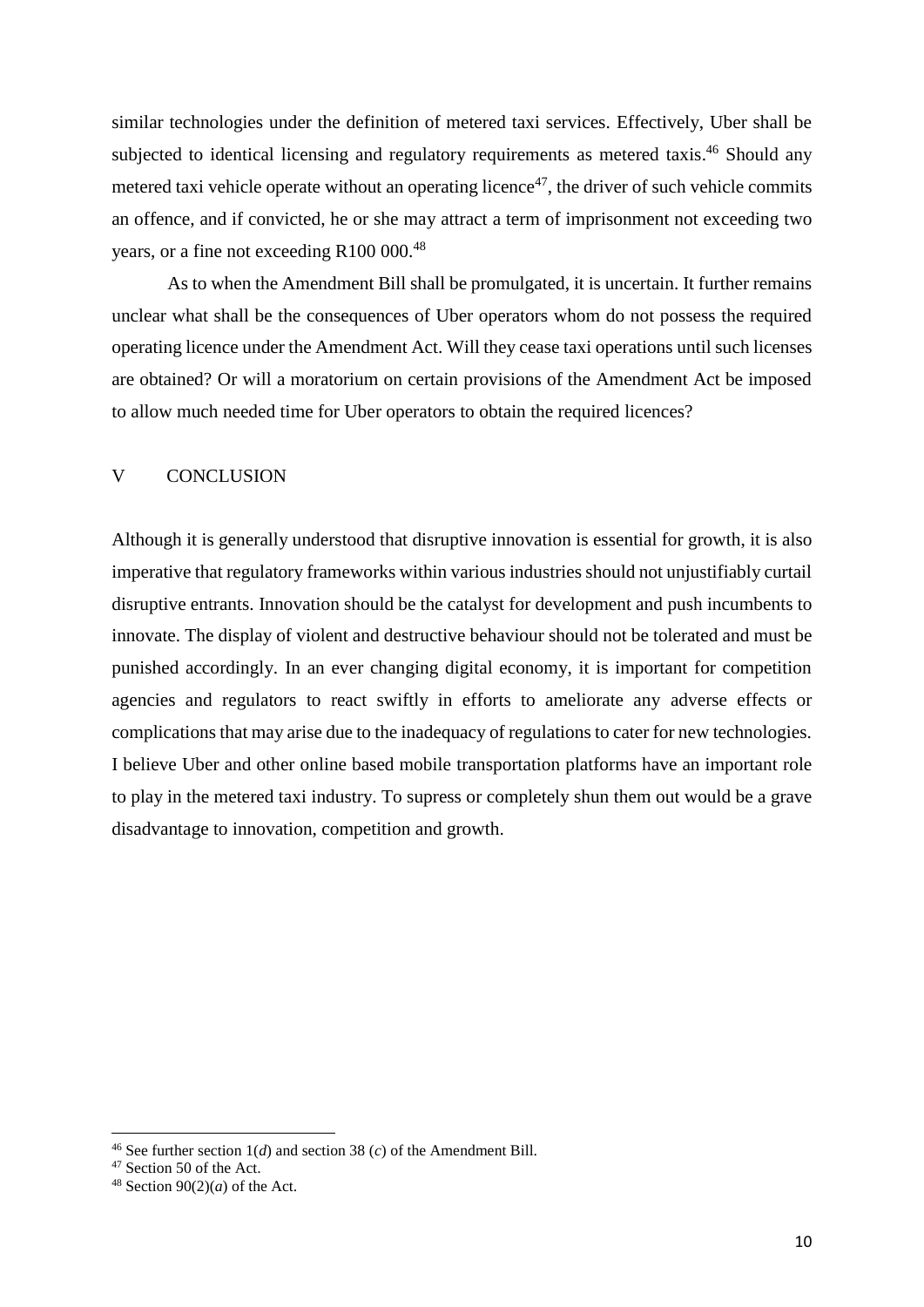## VI BIBLIOGRAPHY

- 'South Korea rejects Uber proposal, vows crackdown' Fin24tech (2015), available at, <http://za.b2.mk/news/?newsid=L8m> accessed 9 June 2017.
- *Advocate General's Opinion* in Case C-434/15. *Asociación Profesional Elite Taxi v*  Uber *Systems Spain, SL*.
- C Said 'US: Flywheel Taxi sues Uber for Antitrust violations' *SF Gate* (2016), available at, [http://www.sfgate.com/business/article/Flywheel-Taxi-sues-Uber-for](http://www.sfgate.com/business/article/Flywheel-Taxi-sues-Uber-for-antitrust-violations-10488784.php)[antitrust-violations-10488784.php,](http://www.sfgate.com/business/article/Flywheel-Taxi-sues-Uber-for-antitrust-violations-10488784.php) accessed 5 June 2017.
- City of Cape Town's Transport Authority 'Meter Taxi Rationalization Strategy Report' (2014) at 25, available at [http://www.tct.gov.za/docs/categories/1403/Metered\\_Taxi\\_Rationalisation\\_Strategy\\_](http://www.tct.gov.za/docs/categories/1403/Metered_Taxi_Rationalisation_Strategy_1.pdf) [1.pdf,](http://www.tct.gov.za/docs/categories/1403/Metered_Taxi_Rationalisation_Strategy_1.pdf) accessed 16 April 2017.
- CPI 'Uruguay: Huge Anti-Trust Win for Uber' *CPI* (2016), available at [https://www.competitionpolicyinternational.com/uruguay-huge-antitrust-win-for](https://www.competitionpolicyinternational.com/uruguay-huge-antitrust-win-for-uber/)[uber/,](https://www.competitionpolicyinternational.com/uruguay-huge-antitrust-win-for-uber/) accessed 4 May 2017.
- D Geradin 'Should Uber be Allowed to Compete in Europe? And if so How?' *Competition Policy International* (2015) at 4, available at [https://www.competitionpolicyinternational.com/assets/Europe-Column-New-](https://www.competitionpolicyinternational.com/assets/Europe-Column-New-Format.pdf)[Format.pdf,](https://www.competitionpolicyinternational.com/assets/Europe-Column-New-Format.pdf) accessed 1 March 2017.
- G Petropoulos 'Courts should regulate Uber, not ban it' *London School of Economics Business Review* (2016) available at, [http://blogs.lse.ac.uk/businessreview/2016/03/03/courts-should-regulate-uber-not](http://blogs.lse.ac.uk/businessreview/2016/03/03/courts-should-regulate-uber-not-ban-it/)[ban-it/,](http://blogs.lse.ac.uk/businessreview/2016/03/03/courts-should-regulate-uber-not-ban-it/) accessed 5 April 2017.
- G van Zyl 'Cape Town impounds over 200 Uber cars in 2015' *Fin24* (2015) available at, [http://www.fin24.com/Tech/News/Cape-Town-impounds-over-200-Uber-cars-in-](http://www.fin24.com/Tech/News/Cape-Town-impounds-over-200-Uber-cars-in-2015-20150630)[2015-20150630,](http://www.fin24.com/Tech/News/Cape-Town-impounds-over-200-Uber-cars-in-2015-20150630) accessed 3 June 2017.
- H Bronstein 'Argentina judge orders Uber blocked, declines detention' *Reuters* (2017), available at [http://www.reuters.com/article/us-argentina-uber-tech-idUSKBN15E25J,](http://www.reuters.com/article/us-argentina-uber-tech-idUSKBN15E25J) accessed 12 June 2017.
- HF Wei 'Does Disruptive Innovation "Disrupt" Competition Law Enforcement? The Review and Reflection' (2016) at 11, available at https://www.google.com/url?sa=t&rct=j&q=&esrc=s&source=web&cd=4&cad=rja& uact=8&ved=0ahUKEwiVtaGleXUAhVCxxQKHQWRCmUQFgg1MAM&url=http%3A%2F%2Ftweb.cjcu.edu.tw %2Fconference\_abstract%2F2016\_07\_01\_11\_47\_01.222.docx&usg=AFQjCNHcahur PO7pNloFn7wVYvBCyIHbrQ , accessed 19 June 2017.